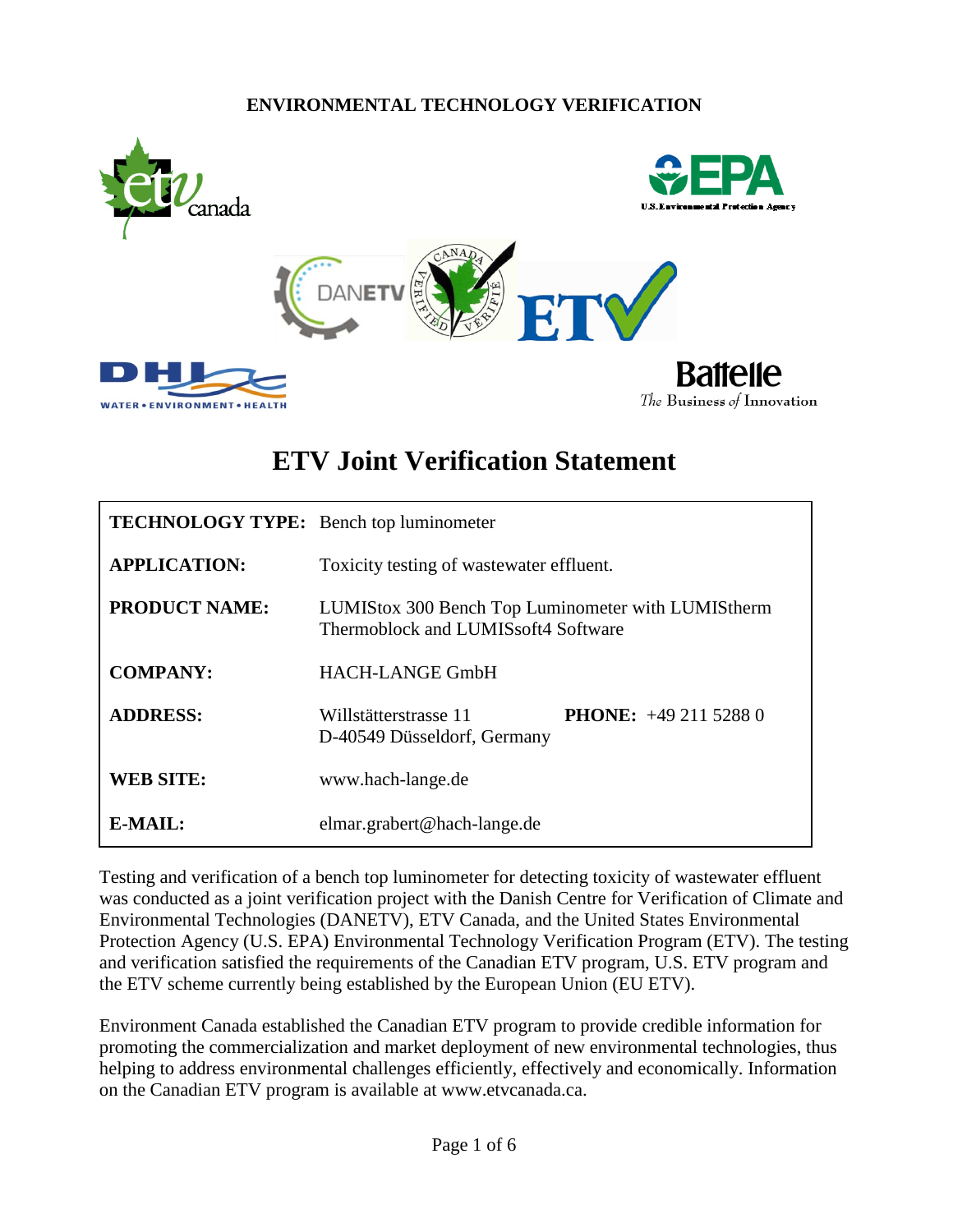The U.S. ETV program was established to facilitate the deployment of innovative or improved environmental technologies through performance verification and dissemination of information. The goal of U.S. ETV is to further environmental protection by accelerating the acceptance and use of improved and cost-effective technologies. U.S. ETV seeks to achieve this goal by providing high-quality, peer-reviewed data on technology performance to those involved in the design, distribution, financing, permitting, purchase, and use of environmental technologies. Information and U.S. ETV documents are available at www.epa.gov/etv.

DANETV was established by four independent Danish research and technology organizations and is supported by the Danish Agency for Science, Technology and Innovation under the Danish Ministry of Science, Technology and Innovation to provide environmental technology verification for vendors of innovative water technologies. Information and DANETV documents are available at www.etv-denmark.com.

DHI as DANETV Water Center performed the testing and verification in collaboration with ETV Canada and the ETV Advanced Monitoring Systems (AMS) Center, managed by Battelle through a cooperative agreement with the U.S. EPA.

### **VERIFICATION AND TEST DESCRIPTION**

Testing and verification of the LUMIStox 300 Bench Top Luminometer took place between January and April 2010. DHI personnel, with support from the vendor, HACH-LANGE, coordinated and supervised testing. The testing took place in the DHI laboratories, Hørsholm, Denmark. DHI operated the luminometer during testing. HACH-LANGE provided the product (luminometer, thermal block and software), user manuals, and operating instructions for the tests. The LUMIStox 300 Bench Top Luminometer verification test was performed simultaneously with the verification test of the Eclox Luminometer also from HACH-LANGE. ETV Canada, Battelle and DHI jointly produced the verification protocol, test plan, process document and report documents including this Verification Statement with input from HACH-LANGE and an independent expert group.

The test program was designed to comply with ISO standard 11348-3: "Water quality – Determination of the inhibitory effect of water samples on the light emission of *Vibrio fischeri* (Luminescent bacteria test)", as well as the instrument manuals.

Stock solutions were prepared in 2% NaCl MilliQ water. Solid NaCl was added to wastewater to obtain the salt concentration required for testing with the saltwater bacteria, *Vibrio fischeri*. Dilution series were prepared with dilute saltwater (2% NaCl).

Ten test series in total were performed as outlined in the joint test plan, with deviations mentioned in the report. Each test series provided information on specified performance parameters, as shown in Table 1. One test series was performed on wastewater to provide performance information on wastewater toxicity.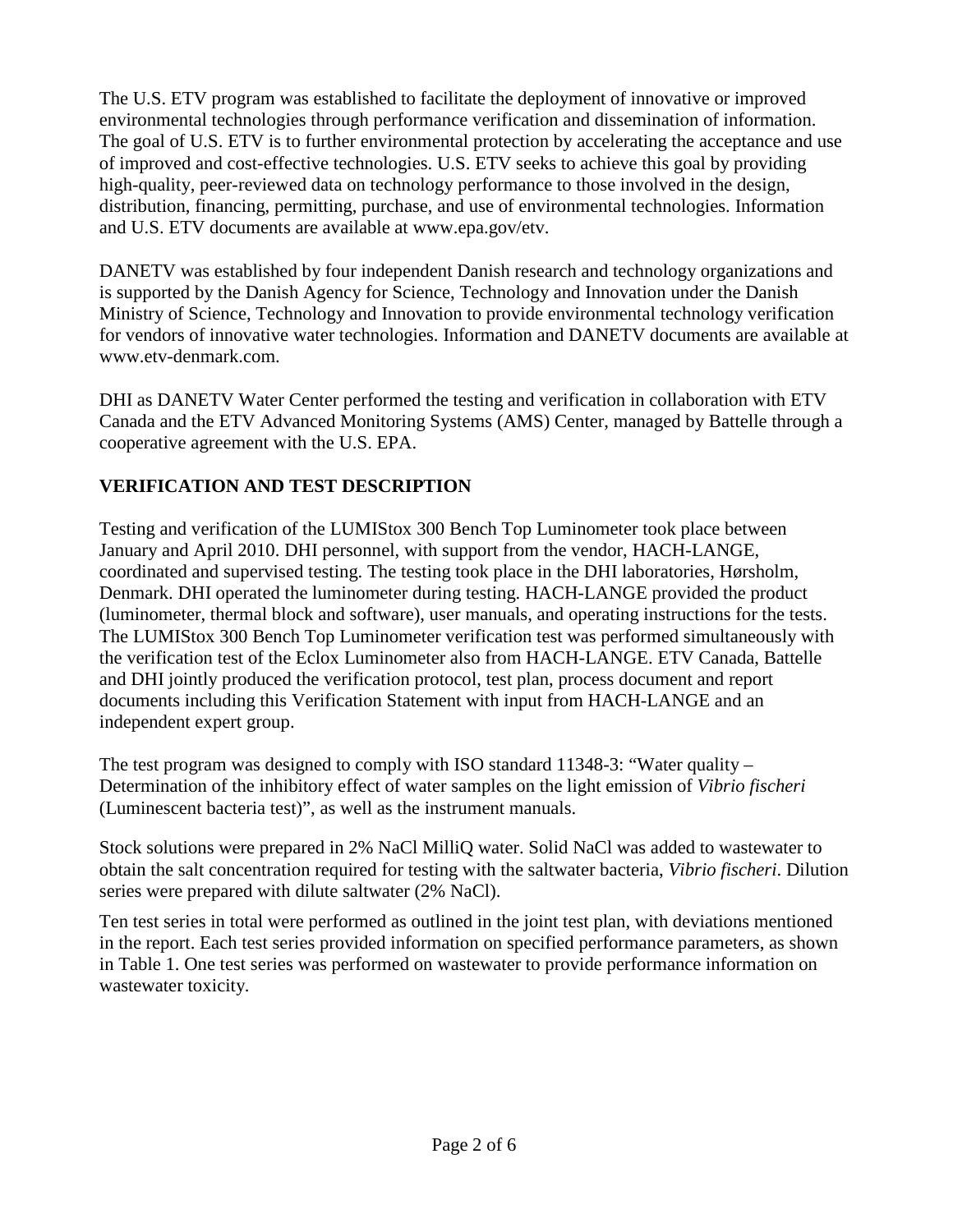*Table 1 Test design and associated performance parameters.*

|                                                            | <b>Matrix</b>  |            |  |
|------------------------------------------------------------|----------------|------------|--|
| <b>Performance parameters</b>                              | 2% NaCl MilliQ | Wastewater |  |
| Range, Repeatability, Agreement with accepted values       | X              |            |  |
| Criterion of detection                                     | X              |            |  |
| Robustness, effect of start concentration on repeatability | Χ              |            |  |
| Reproducibility                                            | X              |            |  |
| Robustness, sample temperature at laboratory use           | Χ              |            |  |
| Robustness, pH                                             | Χ              |            |  |
| Robustness, color                                          | X              |            |  |
| Robustness, turbidity                                      | X              |            |  |
| Robustness, matrix                                         |                | x          |  |
| Robustness, cuvettes                                       | x              |            |  |

The operational conditions during testing are shown in Table 2.

*Table 2 Operational parameters evaluated during testing.*

| <b>Temperature of</b><br>thermoblock | pH in sample | <b>Color correction</b>           | <b>Cuvette material</b> | <b>Wastewater types</b> |
|--------------------------------------|--------------|-----------------------------------|-------------------------|-------------------------|
| 14.0 - 16.1°C                        | $6.0 - 8.5$  | Colored samples<br>Turbid samples | Glass<br><b>Plastic</b> | Domestic<br>Industrial  |

Complete information on wastewater quality parameters is included in the verification report.

#### **Quality Assurance**

DHI provided internal review of documents and an audit of test performance. Battelle and ETV Canada ensured that the verification and tests were planned and conducted to satisfy the requirements of U.S. ETV and ETV Canada, including input and concurrence from their stakeholder groups. Battelle, U.S. EPA, and ETV Canada quality assurance staff conducted a data quality audit of at least 10% of the test data. Battelle conducted an on-site technical systems audit. Three technical experts provided an independent review of the test plan, and four technical experts reviewed the verification report. This statement reflects the verification results after performing the above quality assurance actions.

## **TECHNOLOGY AND PRODUCT DESCRIPTION**

The following description of the LUMIStox luminometer is based on information provided by the vendor and does not represent verified information.

The LUMIStox 300 is a bench top luminometer that has been developed as a measuring unit for the luminescent bacteria

test. In combination with the LUMIStherm incubation block it conforms to the technical requirements of ISO 11348-1, 2 and 3.

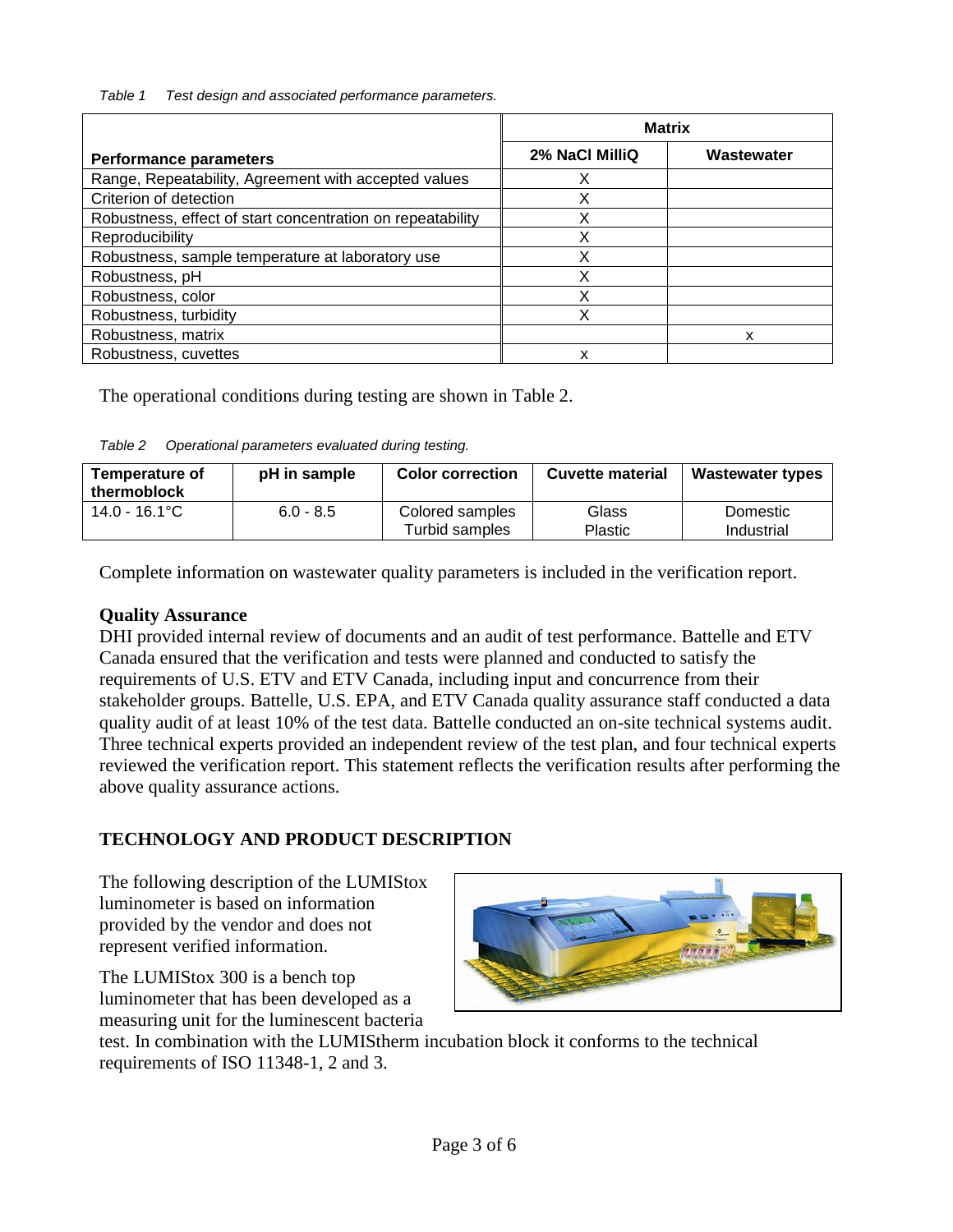The LUMIStox 300 has a built-in photometer function and an automatic measuring and evaluation routine, which enables it to recognize color effects in the luminescent bacteria test and to take these into account in the test results.

The LUMIStox 300 can be connected to a PC running LUMISsoft4 that enables the operator performing and recording luminescent bacteria tests to conduct ISO 11348-1, 2 and 3 requirements. The results from LUMIStox are either LID or  $EC_{50}$ -values, representing Lowest Ineffective Dilution (LID) causing less than 20%<sup>[1](#page-0-0)</sup> inhibition and Effective Concentration (EC) causing 50% inhibition, respectively. The  $EC_{50}$  values are a commonly used result from toxicity tests, while the LID is used in Germany. In this verification, results have been obtained for  $EC_{50}$  values or directly as percentage of inhibition.

#### **VERIFICATION RESULTS**

| Table 3 | Description of matrix and effect for LUMIStox. |
|---------|------------------------------------------------|
|         |                                                |

| <b>Matrix</b>                                                                                                                                                                                                 | <b>Effect</b>                                                                                                                                                                                             |
|---------------------------------------------------------------------------------------------------------------------------------------------------------------------------------------------------------------|-----------------------------------------------------------------------------------------------------------------------------------------------------------------------------------------------------------|
| LUMIStox is applied for wastewater; river and lake<br>water; leachate from soils and waste; or directly in<br>effluent chemicals. Verification testing was<br>conducted on domestic and industrial wastewater | Measurement of toxicity as indicated by inhibition<br>of luminescent bacteria by a variety of compounds<br>including metal ions, organic pesticides, inorganic<br>and organic pollutants and surfactants. |
| effluents.                                                                                                                                                                                                    | <b>Additional parameters included:</b><br>User manual quality, product cost, environmental<br>health and safety.                                                                                          |

#### **Performance Parameters**

 $\overline{a}$ 

The performance parameters listed in Table 4 are results for  $EC_{50}$  values or percent inhibition generated after 30 minutes. Only 30-minute results are included here since they represent the standard length of time for reporting  $EC_{50}$  results.

| <b>LUMIStox</b> | <b>Criterion</b><br>οf<br>detection | Range of<br>application | <b>Precision</b>   |                      | Agreement<br>with<br>accepted<br>values | <b>Robustness</b>                                                   |                     |                                        |
|-----------------|-------------------------------------|-------------------------|--------------------|----------------------|-----------------------------------------|---------------------------------------------------------------------|---------------------|----------------------------------------|
| Compound        |                                     |                         | Repeat-<br>ability | Reproduc-<br>ibility |                                         | pH, color,<br>turbidity,<br>laboratory<br>temperature <sup>1)</sup> | Cuvette<br>material | Waste-<br>water<br>matrix <sup>1</sup> |
|                 | % inhibition                        | mg/L                    | $\frac{0}{0}$      | %                    | %                                       | %                                                                   | %                   | %                                      |
| General         | 5.8                                 |                         |                    |                      |                                         |                                                                     |                     |                                        |
| $Zn^{2+}$       |                                     | $8.3 - 130$             | 5.0                | 30                   | 186                                     |                                                                     | 106 - 117           | 43 - 123                               |
| $Cr_2O_7^2$     |                                     | $35 - 560$              | 29                 |                      | 91                                      |                                                                     |                     | $0 - 22$                               |
| Triclosan       |                                     | $1.1 - 17$              | 5.5                |                      | 189                                     |                                                                     |                     | $96 - 141$                             |
| Cyanide         |                                     | 48 - 780                | 24                 |                      |                                         |                                                                     |                     |                                        |
| <b>SDS</b>      |                                     | $2.0 - 32$              | 33                 |                      |                                         | $71 - 114$                                                          | $90 - 101$          | $28 - 96$                              |
| <b>CTAB</b>     |                                     | $1.9 - 31$              | 2.4                |                      | 100                                     |                                                                     |                     | $68 - 78$                              |

*Table 4 LUMIStox performance parameter summary.*

 $1$ <sup>T</sup>)For colored samples, robustness results are presented after the use of color correction. For the BaSO<sub>4</sub>-turbid samples, robustness results are presented without the use of color correction. For domestic wastewater, adjustment was made to account for the negative inhibition from the wastewater; if color correction was used the robustness was -20% to 70%. The values listed in table are the best achievable robustness.

 $1$  LID of 20% inhibition is stated in ISO 11348-3, Annex B, Section B.5.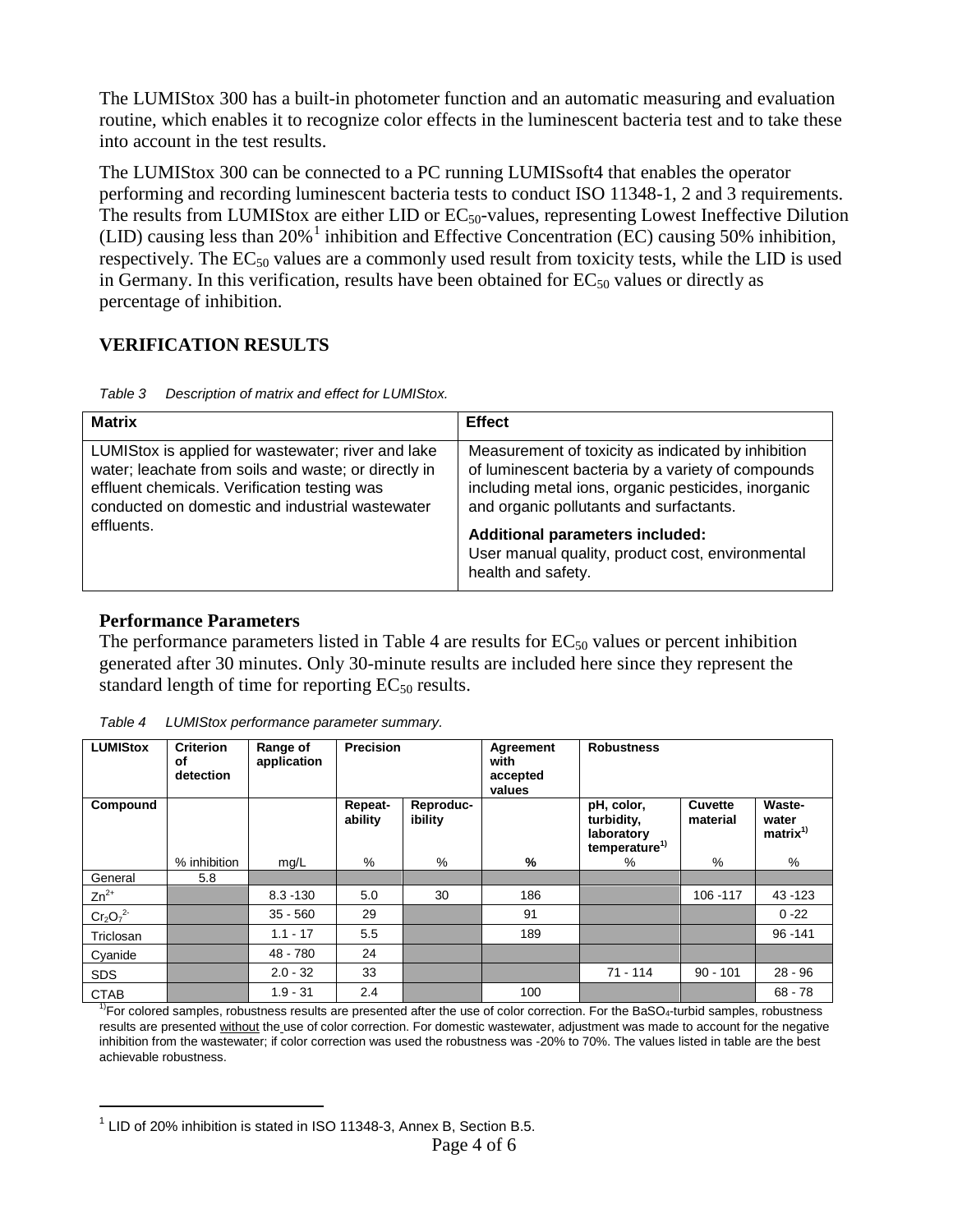General observations included the following.

- The user manual and other instructions were found to be complete.
- The results showed that the use of color correction is essential when testing colored samples, while the results for turbid BaSO<sub>4</sub> samples showed that the color correction function is not applicable. The applicability of color correction for other types of turbid samples was not tested.
- No additional risks for occupational health and environment were noted compared to conventional effluent wastewater testing or analysis.
- The purchase price for the LUMIStox, LUMIStherm and LUMISoft4 software at the time of testing was 13,000 Euro (17,800 \$U.S.). Additional equipment such as cuvettes, bacteria and chemicals on a cost-per-sample basis as used for testing for  $EC_{50}$  according to the ISO 11348-3 was 18 Euro (23 \$U.S.).
- The product costs for one laboratory day are listed in Table 5. Shelf life of the dried bacteria is one year, and the lifetime of the rehydrated bacteria is four hours, making it possible to perform an  $EC_{50}$  test according to the ISO 11348-3 on three samples plus associated controls and standards.

| Item type                      | Number/duration and item                                                    |
|--------------------------------|-----------------------------------------------------------------------------|
| Capital                        |                                                                             |
| Buildings and land             | 1 laboratory facility                                                       |
| Equipment                      | 1 LUMIStox, 1 LUMIStherm, 1 PC with LUMISsoft4                              |
| Utility connections            | 3 power supplies                                                            |
| Installation                   | Can be done by operator/laboratory technician on 1 day                      |
| Start up/training              | Training of laboratory technician, done in 1 day                            |
| Operation and maintenance      |                                                                             |
| Materials, including           | 1 bacterial batch, 20 cuvettes per sample (=60), 1 bottle of reconstitution |
| chemicals                      | solution, 1 bottle of 2 % NaCl solution, 1 bottle of solid NaCl             |
| Utilities, including water and | Power (PC and screen ~6 kWh, LUMIStox~0.4 kWh, LUMIStherm~0.4               |
| energy                         | kWh)                                                                        |
| Labor                          | One laboratory technician for 1 day                                         |

*Table 5 List of capital cost items and operation and maintenance cost items per product unit.*

| Original signed by Mette Tiener Andersson 27/4-11 | Original signed by Jørn Rasmussen                      |
|---------------------------------------------------|--------------------------------------------------------|
| Verification responsible                          | Director, Group R&D and Quality Management, DHI        |
| Head of DHI DANETV Water Center                   |                                                        |
|                                                   |                                                        |
| Original signed by Tracy Stenner                  | Original signed by Sally Gutierrez                     |
| Manager, Environmental Solutions Product Line     | Director, National Risk Management Research Laboratory |
| <b>Battelle</b>                                   | Office of Research and Development, U.S. EPA           |
|                                                   |                                                        |
| Original signed by Mona El Hallak                 | Original signed by Kevin Jones                         |
| Director Technology Assessment                    | President and CEO                                      |
| <b>And Quality Assurance Services</b>             | <b>OCETA</b> (ETV Canada)                              |
| <b>OCETA</b> (ETV Canada)                         |                                                        |
|                                                   |                                                        |